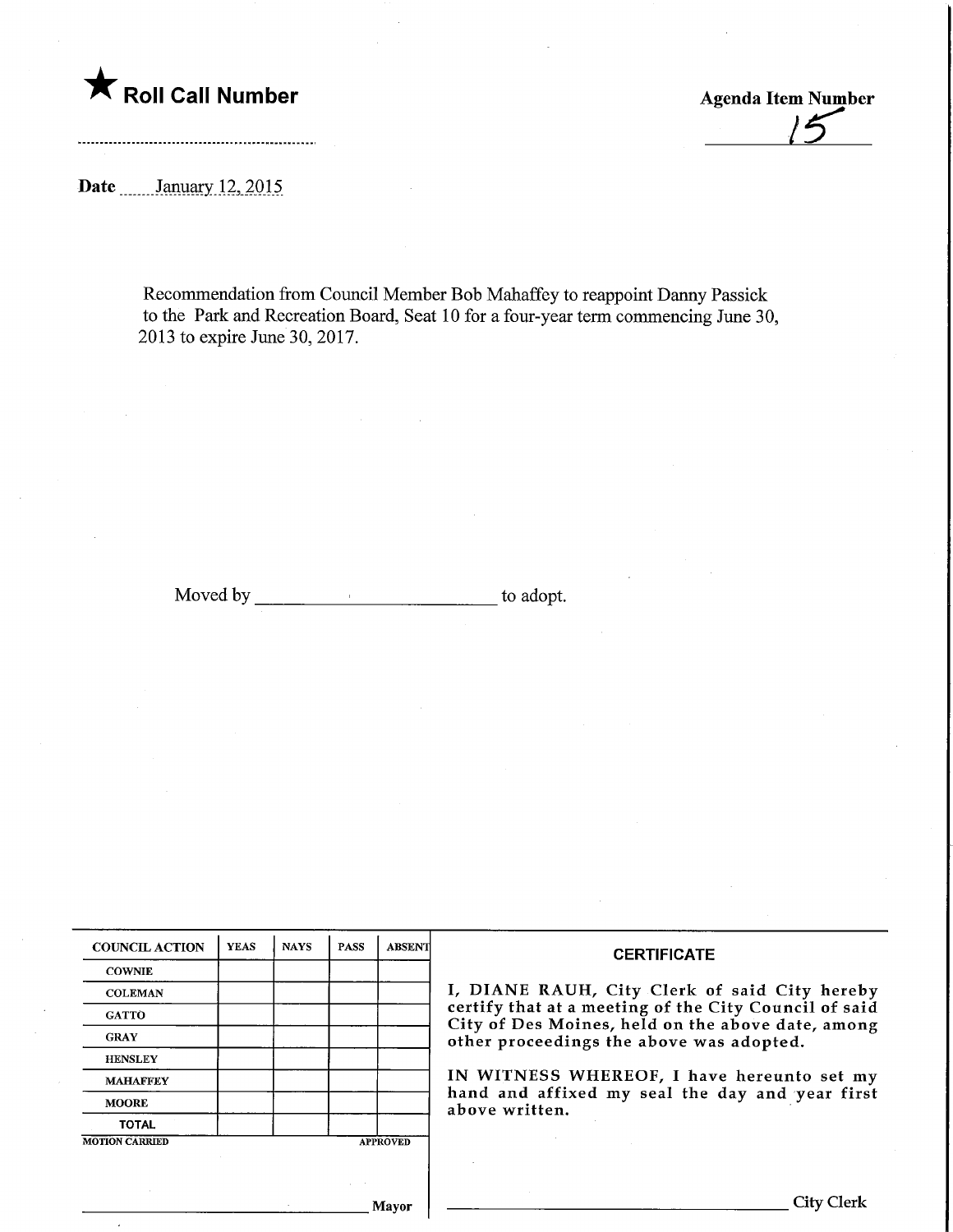## City of Des Moines, Iowa Boards and Commissions Board Composition

 $15$ 

## Park and Recreation Board

÷,

| Description:   | Advises City Council and oversees planning and administration of city parks, cemeteries,<br>recreation centers, and various programs.                                                                                                                         |
|----------------|---------------------------------------------------------------------------------------------------------------------------------------------------------------------------------------------------------------------------------------------------------------|
| Staff contact: | Ben Page 237-1453 and Rebecca Linhart 237-1403                                                                                                                                                                                                                |
| Term length:   | Four year                                                                                                                                                                                                                                                     |
| Expiration:    | June 30                                                                                                                                                                                                                                                       |
| Meetings:      | 5:00 PM, Fourth Tuesday of each month,                                                                                                                                                                                                                        |
| Location:      | 400 Robert D Ray Drive                                                                                                                                                                                                                                        |
|                | City Hall, Second Floor, Room: City Council Chambers                                                                                                                                                                                                          |
| Requirements:  | Fifteen members: one of whom shall be a member of the Des Moines Board of Education.<br>recommended by School Board and confirmed by City Council; each Council Member may<br>recommend two candidates. No more than four members terms may expire each year. |

 $\mathcal{A}$ 

Prof. requirements:

| <b>Member Information</b>                                                           |                                                                                 |                                                                                                  |                                                                                          |  |
|-------------------------------------------------------------------------------------|---------------------------------------------------------------------------------|--------------------------------------------------------------------------------------------------|------------------------------------------------------------------------------------------|--|
| Connie Boesen<br>3011 Don Lee Court<br>Des Moines 50317                             | $(C)$ :<br>$(D)$ :<br>(E):<br>515 266-7063<br>(W): 515 246-8361                 | Term expires:<br>Took office:<br>Appointed by:<br>Residing in Ward: 2<br>Eligibility:            | 6/30/2017<br>10/22/2013<br>11 - Miscellaneous<br>Eligible for reappointment              |  |
| Seat: 15 - DSM School Board<br>Member                                               |                                                                                 | Gender:                                                                                          | Female                                                                                   |  |
| Kimberley Boggus<br>3009 45th Street<br>Des Moines 50310                            | $(C): 515247-3550$<br>$(D)$ : 515 661-3257<br>$(E)$ :<br>(W): 515 247-3550      | Term expires:<br>Took office:<br>Appointed by:<br>Residing in Ward: 1<br>Eligibility:            | 6/30/2018<br>9/23/2014<br>1 - Ward 1<br>Eligible for reappointment                       |  |
| Seat: 07 - Citizen of DM                                                            |                                                                                 | Gender:                                                                                          | Female                                                                                   |  |
| Jon D Cahill<br>824 18th Street<br>Des Moines 50314<br>Seat: 03 - Citizen of DM     | (C)<br>$(D)$ :<br>(E): 515 822-3039<br>(W): 515 237-0087                        | Term expires:<br>Took office:<br>Appointed by:<br>Residing in Ward: 3<br>Eligibility:<br>Gender: | 6/30/2012<br>2/23/2009<br>5 - At Large A - Moore<br>Eligible for reappointment<br>Male   |  |
| Jeffrey C Clubb<br>2818 36th Street<br>Des Moines 50310<br>Seat: 06 - Citizen of DM | $(C)$ : 515 494-0678<br>515 285-2496<br>$(D)$ :<br>$(E)$ :<br>(W): 515 225-3000 | Term expires:<br>Took office:<br>Appointed by:<br>Residing in Ward: 1<br>Eligibility:<br>Gender: | 6/30/2016<br>10/1/2013<br>6 - At Large B - Coleman<br>Eligible for reappointment<br>Male |  |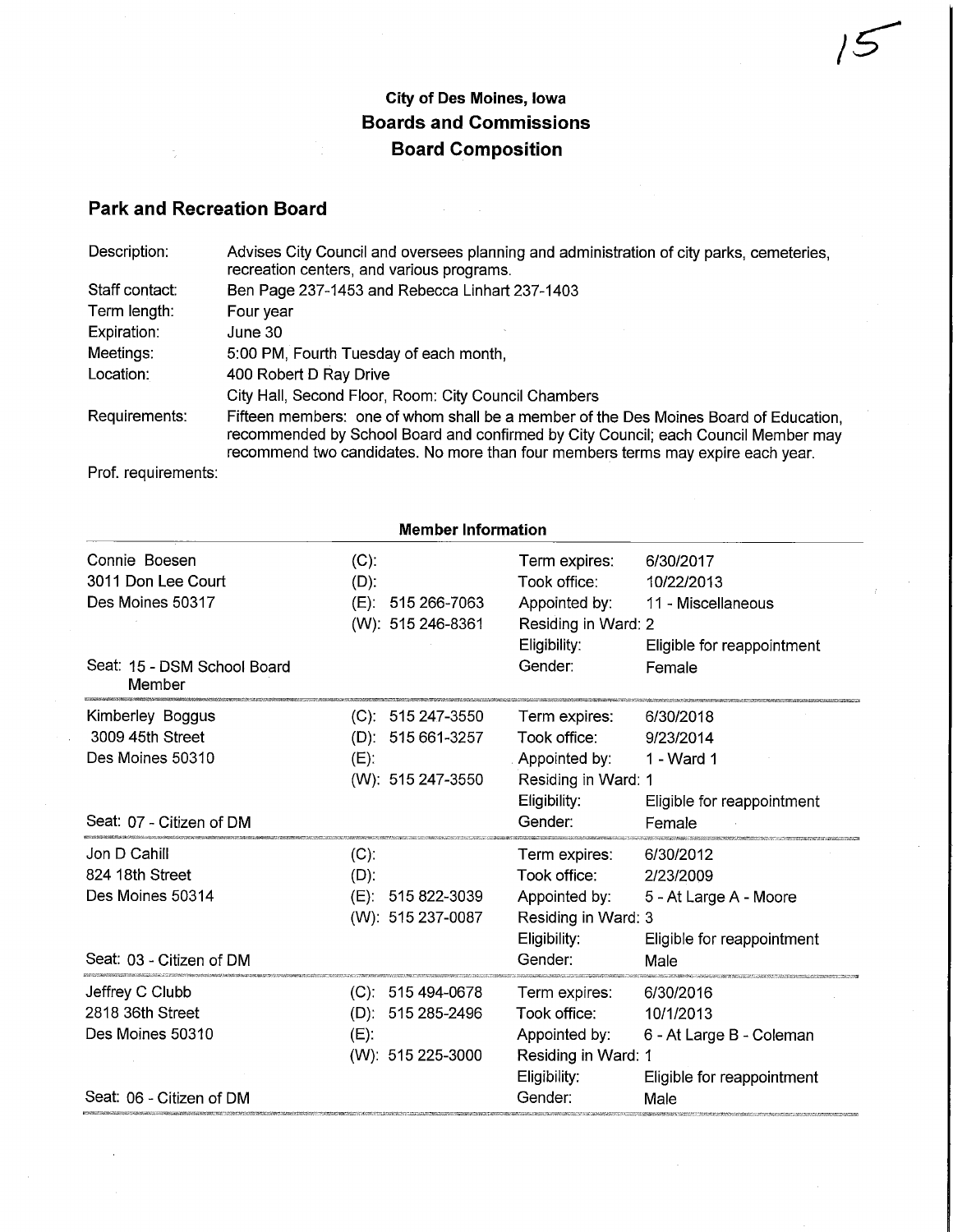Board Composition January 02, 2015 Page 2 of 3

| Page 2 of 3                                                                                   |                                                                          |                                                                                                  |                                                                                                |  |  |
|-----------------------------------------------------------------------------------------------|--------------------------------------------------------------------------|--------------------------------------------------------------------------------------------------|------------------------------------------------------------------------------------------------|--|--|
| <b>Member Information</b>                                                                     |                                                                          |                                                                                                  |                                                                                                |  |  |
| George Davis<br>3124 S.W. 29th Street<br>Des Moines 50321<br>Seat: 12 - Citizen of DM         | $(C): 515288-0764$<br>(D): 515 979-9291<br>$(E)$ :<br>$(W)$ :            | Term expires:<br>Took office:<br>Appointed by:<br>Residing in Ward: 3<br>Eligibility:<br>Gender: | 6/30/2014<br>6/30/2013<br>3 - Ward 3<br>Eligible for reappointment<br>Male                     |  |  |
| Victoria Facto<br>1424 46th Street<br>Des Moines 50311<br>Seat: 08 - Citizen of DM            | $(C): 515250-7870$<br>$(D): 515245-2888$<br>$(E)$ :<br>(W): 515 245-2888 | Term expires:<br>Took office:<br>Appointed by:<br>Residing in Ward: 1<br>Eligibility:<br>Gender: | 6/30/2015<br>5/7/2012<br>1 - Ward 1<br>Eligible for reappointment<br>Female                    |  |  |
| Paula J Feltner<br>100 Water Street #402<br>Des Moines 50309<br>Seat: 05 - Citizen of DM      | $(C)$ :<br>$(D)$ :<br>(E): 515 222-9140<br>(W): 515 778-7230             | Term expires:<br>Took office:<br>Appointed by:<br>Residing in Ward: 3<br>Eligibility:<br>Gender: | 6/30/2014<br>5/21/2007<br>6 - At Large B - Coleman<br>Not eligible for reappointment<br>Female |  |  |
| Andrea Jansa<br>300 E. Grand Avenue, Apt. 508<br>Des Moines 50309<br>Seat: 14 - Citizen of DM | $(C): 515216-5400$<br>$(D)$ : 515 306-4044<br>$(E)$ :<br>$(W)$ :         | Term expires:<br>Took office:<br>Appointed by:<br>Residing in Ward: 4<br>Eligibility:<br>Gender: | 6/30/2017<br>6/30/2013<br>$4 - Ward 4$<br>Eligible for reappointment<br>Female                 |  |  |
| Susan R Noland<br>618 29th Street<br>Des Moines 50312<br>Seat: 11 - Citizen of DM             | $(C)$ :<br>$(D)$ :<br>$(E)$ :<br>515 274-1302<br>(W): 515 255-1167       | Term expires:<br>Took office:<br>Appointed by:<br>Residing in Ward: 3<br>Eligibility:<br>Gender: | 6/30/2012<br>8/9/2004<br>3 - Ward 3<br>Not eligible for reappointment<br>Female                |  |  |
| Loyd W Ogle<br>1028 Polk Boulevard<br>Des Moines 50311<br>Seat: 02 - Citizen of DM            | $(C)$ :<br>$(D)$ :<br>$(E)$ :<br>515 274-3429<br>(W): 515 240-6848       | Term expires:<br>Took office:<br>Appointed by:<br>Residing in Ward: 3<br>Eligibility:<br>Gender: | 6/30/2011<br>5/20/2002<br>7 - Mayor<br>Not eligible for reappointment<br>Male                  |  |  |

 $\sim$   $^{-1}$ 

 $\mathfrak{t}$